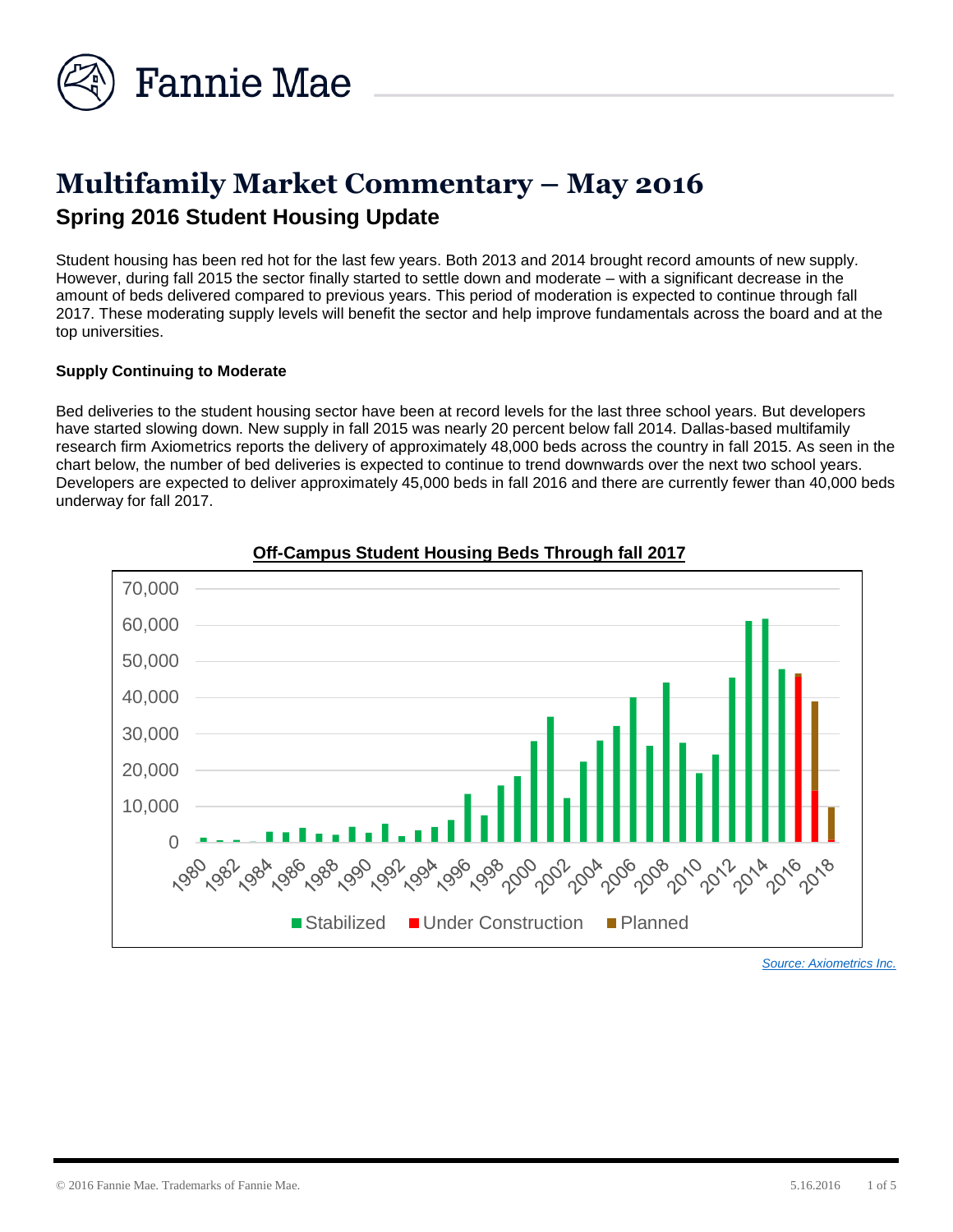

## **Contributions by the Top Student Housing REITs**

American Campus Communities (ACC) and Education Realty Trust (EdR) are the two biggest REIT developers in the student housing sector. They are responsible for delivering a sizable portion of the sector's off-campus student housing supply. For the fall 2015 school year, ACC and EdR delivered approximately 40,000 beds combined, which accounted for about 83 percent of total deliveries. As seen in the chart below, ACC and EdR will supply approximately 31,500 of the 45,000 beds underway for the fall 2016 school year.



#### **Off-Campus Student Housing Supply for the REITs (1995-2016)**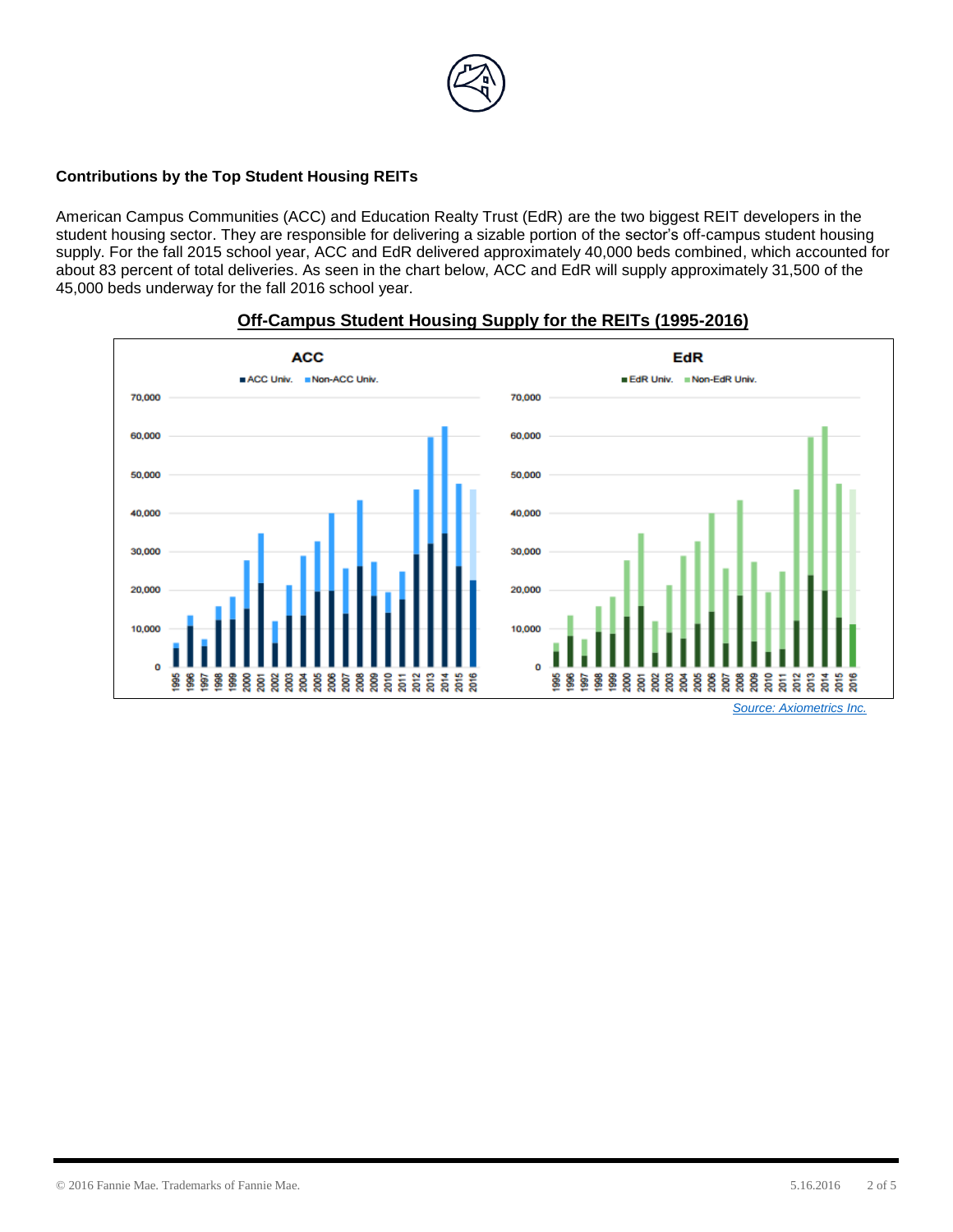

#### **Location Plays a Significant Role**

According to Axiometrics, distance from campus is one of the most significant variables for student housing rentals. Properties located a half mile or less from campus lease much more quickly than those further away, presumably because students find them more desirable. As of January 2016, 40.2 percent of these properties were preleased for the upcoming school year beginning fall 2016. Properties located within a half mile of campus also experienced better rent growth. As of January 2016, the closer properties were experiencing effective rent growth of 2.4 percent – or \$556 per bed – year over year.

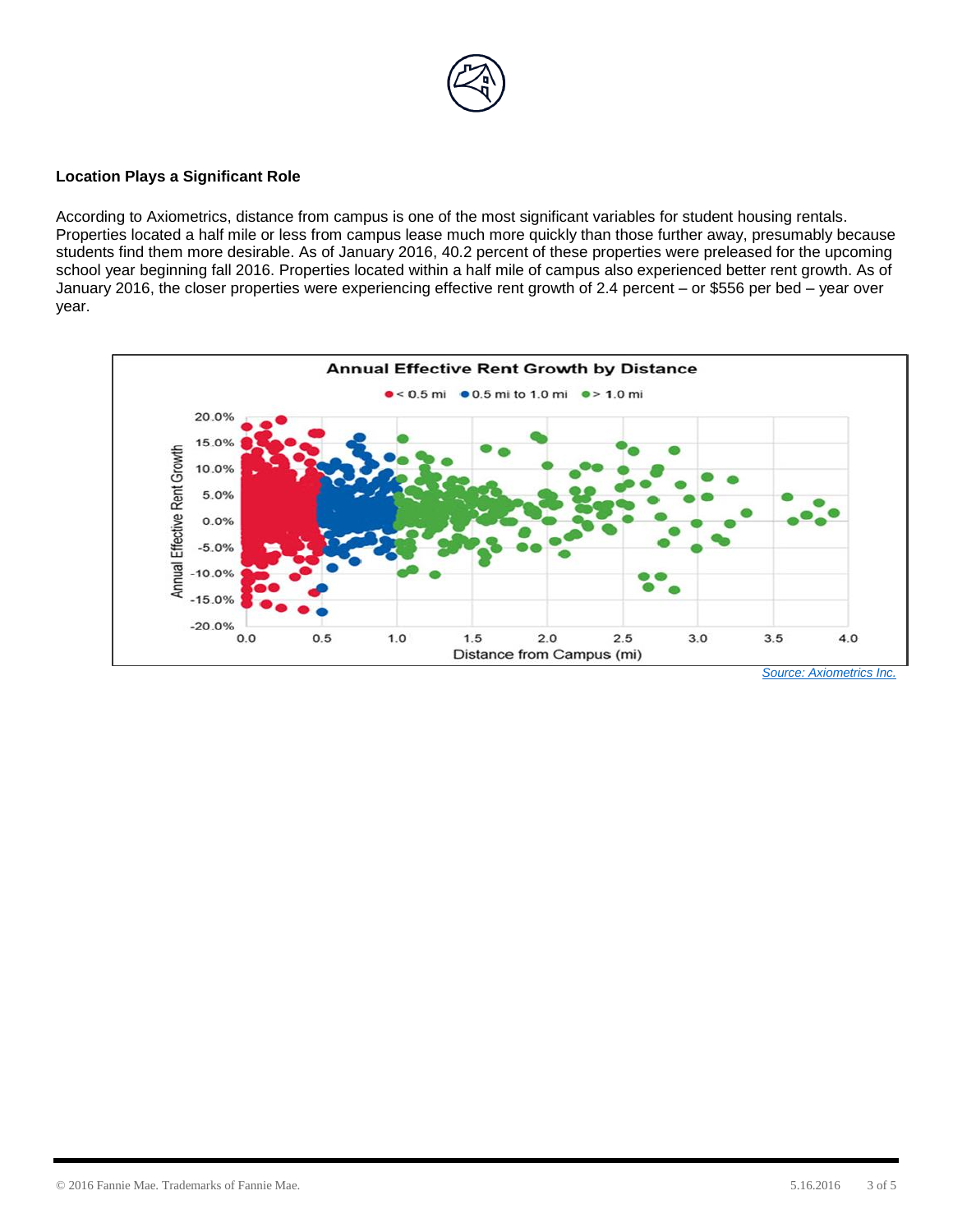

#### **Fundamentals at the Top 10 Universities**

Performance varies among the top 10 universities, where fundamentals tell different stories. The 10 universities that delivered the greatest number of beds in 2015 are scheduled to deliver 15,629 beds for fall 2016 – 34 percent of the total 46,000 total beds planned. Texas A&M University – which perennially makes large deliveries – is scheduled to add 2,600 beds to its supply this fall. Rounding out the top three suppliers are the University of Arkansas and the University of Illinois-Urbana-Champaign, which are scheduled to deliver 2,300 beds and 1,500 beds, respectively.

Eight of the top ten universities are seeing their effective rents grow. Their rent growth averages 2.64 percent. Rents are contracting 1.8 percent and 0.1 percent, respectively, at Louisiana State University and the University of Nebraska-Lincoln.

Preleasing for fall 2016 is not quite as positive for the top 10 universities. As of March 2016, prelease numbers were lagging behind the same period of 2015 at eight of the top ten schools. The University of South Florida was the only school in the top 10 preleasing its new supply at a higher rate than in the prior year. Axiometrics has no prelease data for the University of Maryland.

| <b>University Name</b>                    | <b>New Off-Campus Beds</b> |       |                       | <b>March 2016</b> | <b>Prelease</b> | <b>Fall 2016</b>                   | <b>Annual</b>                     |
|-------------------------------------------|----------------------------|-------|-----------------------|-------------------|-----------------|------------------------------------|-----------------------------------|
|                                           | 2014                       | 2015  | 2016*                 | <b>Prelease</b>   | <b>Variance</b> | <b>Average</b><br><b>Eff. Rent</b> | <b>Eff. Rent</b><br><b>Growth</b> |
| University of South Florida               |                            |       | 1,160                 | 62.3%             | 12.2%           | \$594                              | 5.2%                              |
| <b>Texas A&amp;M University</b>           | 1,704                      | 1,258 | 2,602                 | 56.8%             | $-5.5%$         | \$683                              | 3.2%                              |
| University of Maryland                    |                            | 829   | 1,493                 | See note          |                 | <b>\$931</b>                       | 2.4%                              |
| University of Illinois - Urbana-Champaign |                            | 998   | 1,522                 | 59.1%             | $-3.5%$         | \$690                              | 2.4%                              |
| University of South Carolina              | 851                        | 1,174 | 1,300                 | 74.8%             | $-2.7%$         | \$594                              | 2.1%                              |
| University of Tennessee                   | 790                        |       | 1.425                 | 54.3%             | $-13.0%$        | \$531                              | 2.0%                              |
| University of Arkansas                    | 471                        |       | 2,335                 | 76.4%             | $-1.5%$         | \$613                              | 1.9%                              |
| University of Mississippi                 |                            |       | 1,096                 | 51.4%             | $-7.8%$         | \$590                              | 1.9%                              |
| University of Nebraska - Lincoln          | 475                        | 838   | 1.256                 | 37.2%             | $-3.2%$         | <b>\$623</b>                       | $-0.1%$                           |
| Louisiana State University                |                            | 2,428 | 1,440                 | 42.2%             | $-9.8%$         | <b>\$643</b>                       | $-1.8%$                           |
| <b>National</b>                           |                            |       | 61,794 47,958 45,757* | 60.1%             | 4.6%            | \$617                              | 2.4%                              |

# **Student Housing Fundamentals for fall 2016 – Top 10 Universities**

*[Source: Axiometrics Inc.](http://www.axiometrics.com/)*

# **Moderation Equals Maturity**

The student housing sector is finally growing up. It is no longer delivering significant amounts of supply year after year. This tapering of bed deliveries will allow the sector to mature and moderate. Fall 2016 is expected to be the second consecutive school year of lower deliveries, which will allow overall fundamentals to improve as demand catches up with supply. Even though the supply is slowing down, the developers responsible for deliveries are still keeping relatively busy. That includes industry leaders American Campus Communities and Education Realty Trust, which are responsible for delivering the lion's share of the off-campus student housing supply. Fundamentals for deliveries are improving at the top universities. Prelease numbers may be down, but there is plenty of time for new buildings to lease out before the start of the fall 2016 school year. Overall, this mature phase of the student housing sector suggests that its future will be strong.